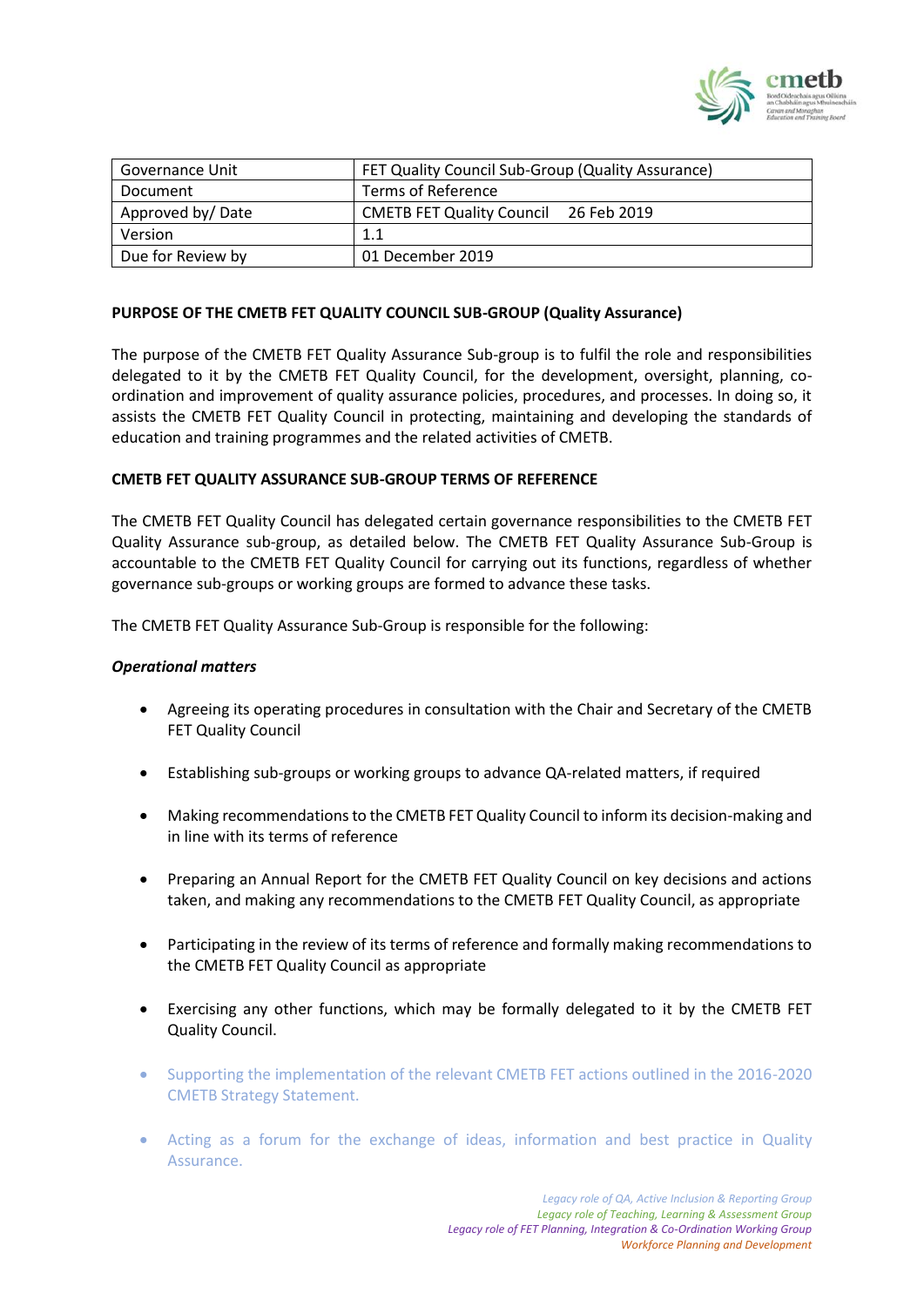- Identifying potential collaborative projects and working to implement these
- Providing a collective response to calls for submissions, applications, etc
- Supporting the implementation of Technology Enhanced Learning within assessment in **CMETB**
- Promoting assessment practices in CMETB and raising the awareness of quality FET provision in CMETB

#### *QA Policies and Procedures*

- Approving a schedule for review, amendment and development of quality assurance policies and procedures and submitting this to the CMETB FET Quality Council for noting
- Reviewing and commenting upon draft quality assurance policies and procedures
- Recommending quality assurance policies and procedures to the CMETB FET Quality Council for approval
- Recommending revisions to quality assurance policies and procedures to the CMETB FET Quality Council for approval
- Working to enhance practices in Quality Assurance, Active Inclusion and Reporting
- Supporting the implementation of the relevant QQI / SOLAS / DES initiatives / Policies & Programmes
- Working to develop policies and enhance practices in assessment

#### *Monitoring and review responsibilities*

- Approving a schedule for quality reviews and submitting this to the CMETB FET Quality Council for noting
- Reviewing and commenting upon the quality review schedule and submitting this to the CMETB FET Quality Council for noting
- Making recommendations to the CMETB FET Quality Council for the approval of programme and other quality review documentation and outcomes that is required to be submitted to an awarding body
- Receiving reports on follow-up on actions arising from quality reviews and reporting to the CMETB FET Quality Council on issues or recommendations arising
- Receiving reports on significant and common issues arising through monitoring processes and reporting to the CMETB FET Quality Council on any recommendations arising
- Escalating identified areas of risk to the CMETB FET Quality Council.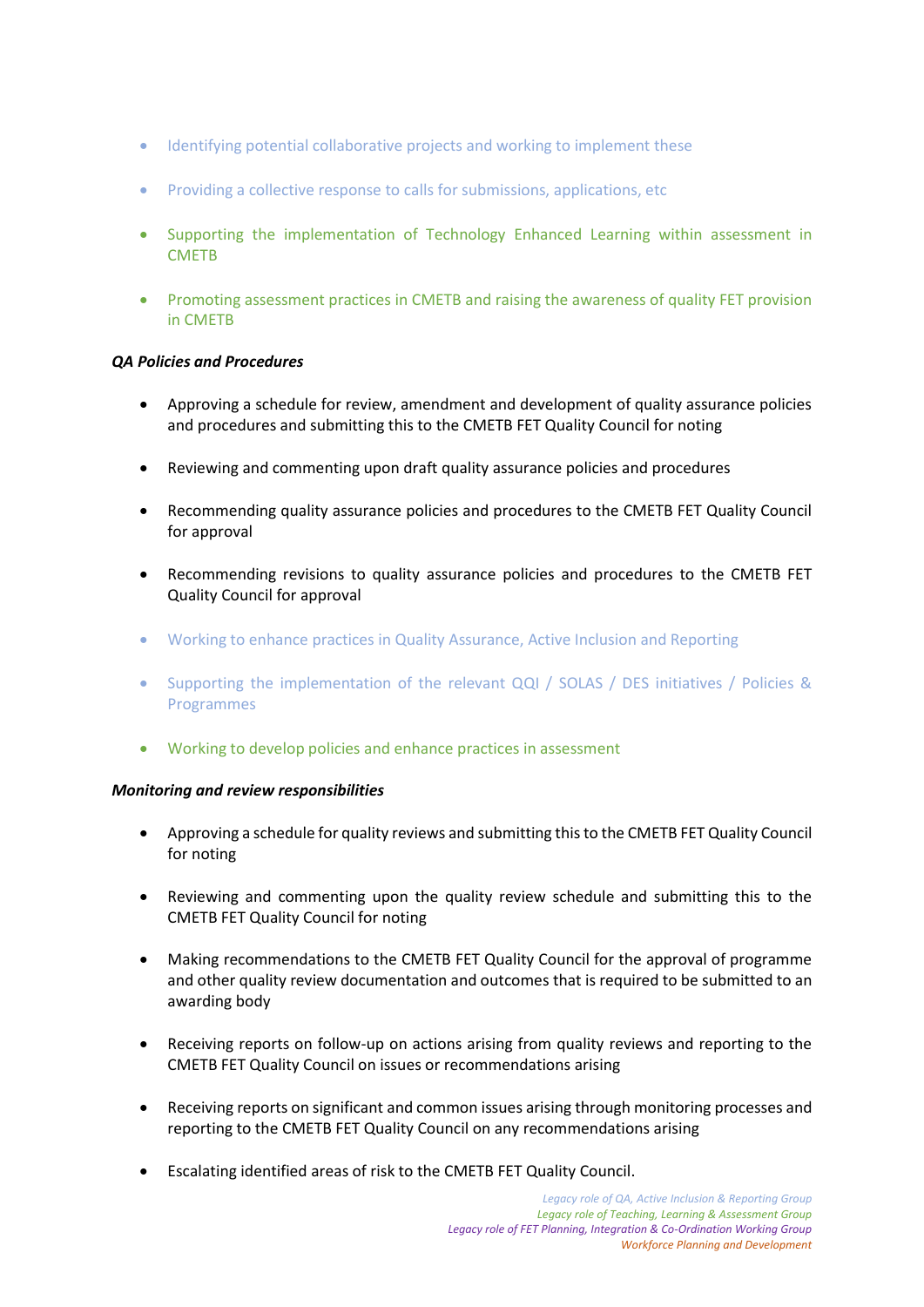## *Assessment Responsibilities*

- Agreeing individuals to act as External Authenticators and submitting details to the FET Quality Council for ratification
- Receiving reports on the outcomes of assessment appeals processes
- Receiving and considering quantitative and qualitative analysis reports from Results Approval Panels and making any recommendations arising to the FET Quality Council on teaching, learning and/or assessment matters
- Reviewing analyses of Internal Authenticators and External Authenticators reports and making recommendations to the FET Quality Council
- As part of programme reviews, questioning the effectiveness of assessment strategies being implemented for validated programmes.

## **MEMBERSHIP OF THE CMETB FET QUALITY ASSURANCE SUB-GROUP**

**Chair:** The Chair is appointed by the Chief Executive and can be internal or external.

**Secretary:** The Secretary is appointed by the CE and should be an individual capable of liaising closely with the Secretary of the CMETB FET Quality Council and with any sub-groups of governance that are reporting to the CMETB FET Quality Assurance Sub-Group, or other groups providing information to inform the CMETB FET Quality Assurance Sub-Group.

#### **Ordinary Members:**

- Normally, up to 6 staff members with relevant experience drawn from across CMETB, as the CE determines appropriate
- 1 representative from the CMETB FET Quality Council
- 1 learner representative
- 1 representative from any subsequent QA Working Group

#### **External Members:**

The Chair of the CMETB FET Quality Assurance Sub-Group may from time to time recommend to the Chair of the CMETB FET Quality Council the appointment of external members to the sub-group.

#### **Additional Expertise:**

From time to time, the CMETB FET Quality Assurance Sub-Group may request that its Secretary source specialist expertise to inform its deliberations if necessary.

### **ROLE AND RESPONSIBILTIES OF THE CHAIR**

The responsibilities of the Chair of the CMETB FET Quality Assurance Sub-Group include:

• Working closely with the Secretary to agree meeting agendas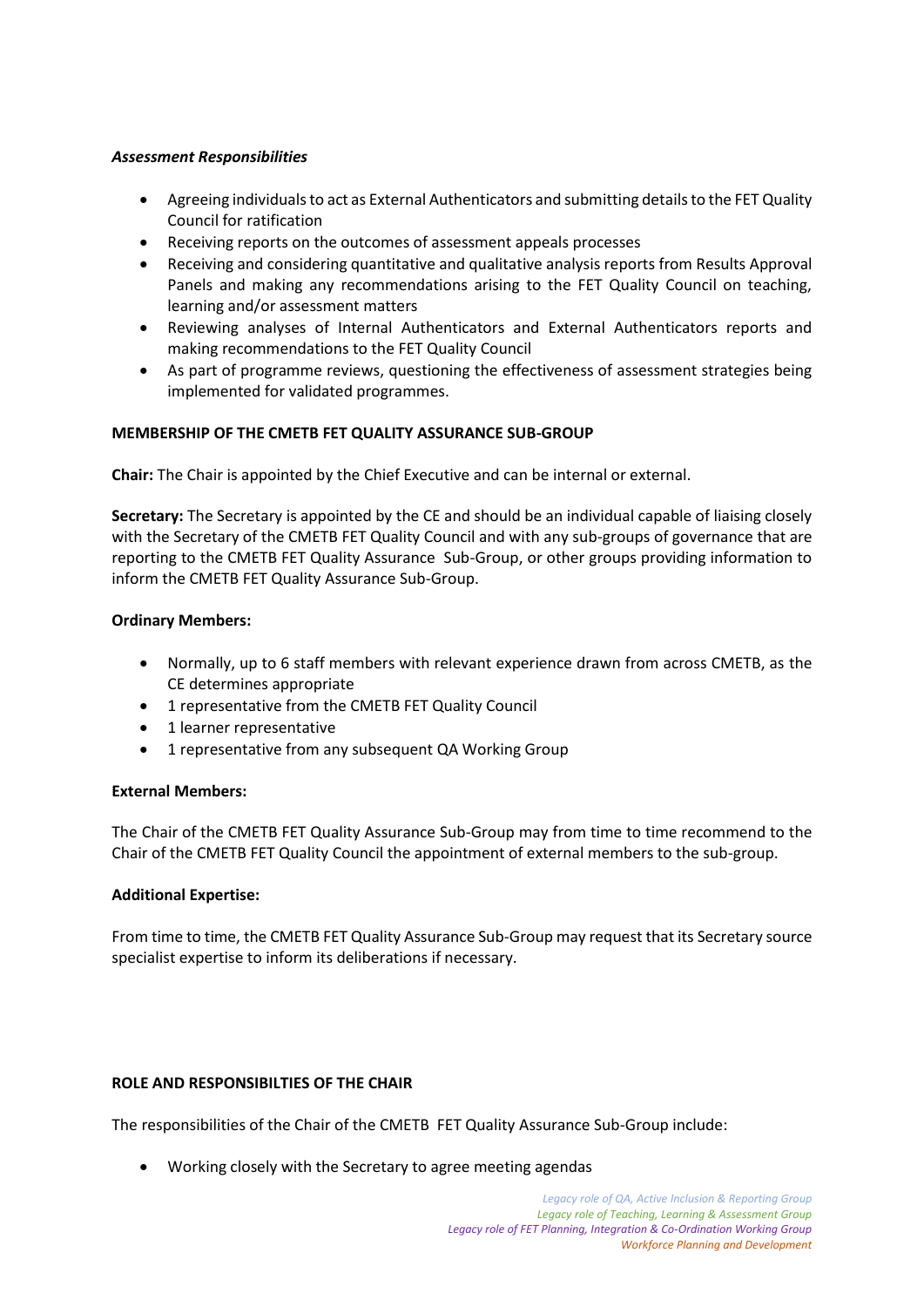- Ensuring meetings function efficiently and effectively
- Providing adequate time for discussion of agenda items
- Ensuring that members have been provided with materials in advance of the meeting to support informed decision-making ensuring that a quorum is present before commencing a CMETB FET Quality Assurance Sub-Group meeting
- Ensuring that decisions are taken in the context of the remit of the CMETB FET Quality Assurance Sub-Group and that they are recorded.

## **ROLE AND RESPONSIBILITIES OF THE SECRETARY**

The Secretary is a full member of the CMETB FET Quality Assurance Sub-Group. his/her responsibilities include:

- Agreeing a schedule of meetings with the Chair in consultation with members and having regard to the business of the CMETB FET Quality Assurance Sub-Group and the meeting dates of the CMETB FET Quality Council
- Convening meetings of the CMETB FET Quality Assurance Sub-Group and determining the agenda of the meetings, in consultation with the Chair
- Circulating the agendas for meetings and associated documentation and reports for review by FET Quality Council Sub-Group (QA) members
- Liaising with the Secretary of the of the CMETB FET Quality Council, and with the secretaries of any governance units reporting into the CMETB FET Quality Assurance Sub-Group, to manage a smooth flow of information
- Preparing draft minutes of meetings and circulating these to members
- Ensuring that the decisions of the CMETB FET Quality Assurance Sub-Group are made known to the appropriate individuals / governance units
- Reporting to the Chair on the implementation of the decisions of the CMETB FET Quality Assurance Sub-Group
- Ensuring that membership terms are managed, and new member induction / briefing provided.

# **OPERATING PROCEDURES**

- The CMETB FET Quality Assurance Sub-Group will meet at least 6 times a year (it is recommended that it meets 8 times in its first year. The purpose of this subgroup is to review the consolidation of the following development and adoption of integrated Quality Assurance policies and procedures, reviewing the consolidated results of Results Approval Process, Learner Appeals, Programme Approval Process, External Authentication matters, Quality Improvement Planning and Continuous Professional Development.
- In order for a quorum to be established, 50% of members + 1 additional member must be in attendance
- The meeting agenda and supporting documentation must be circulated to members at least one week in advance of a scheduled meeting and external members may be invited to present agenda items
- Decisions are made by consensus or by the exercise of a vote if necessary; the Chair has the deciding vote in the event of a split decision